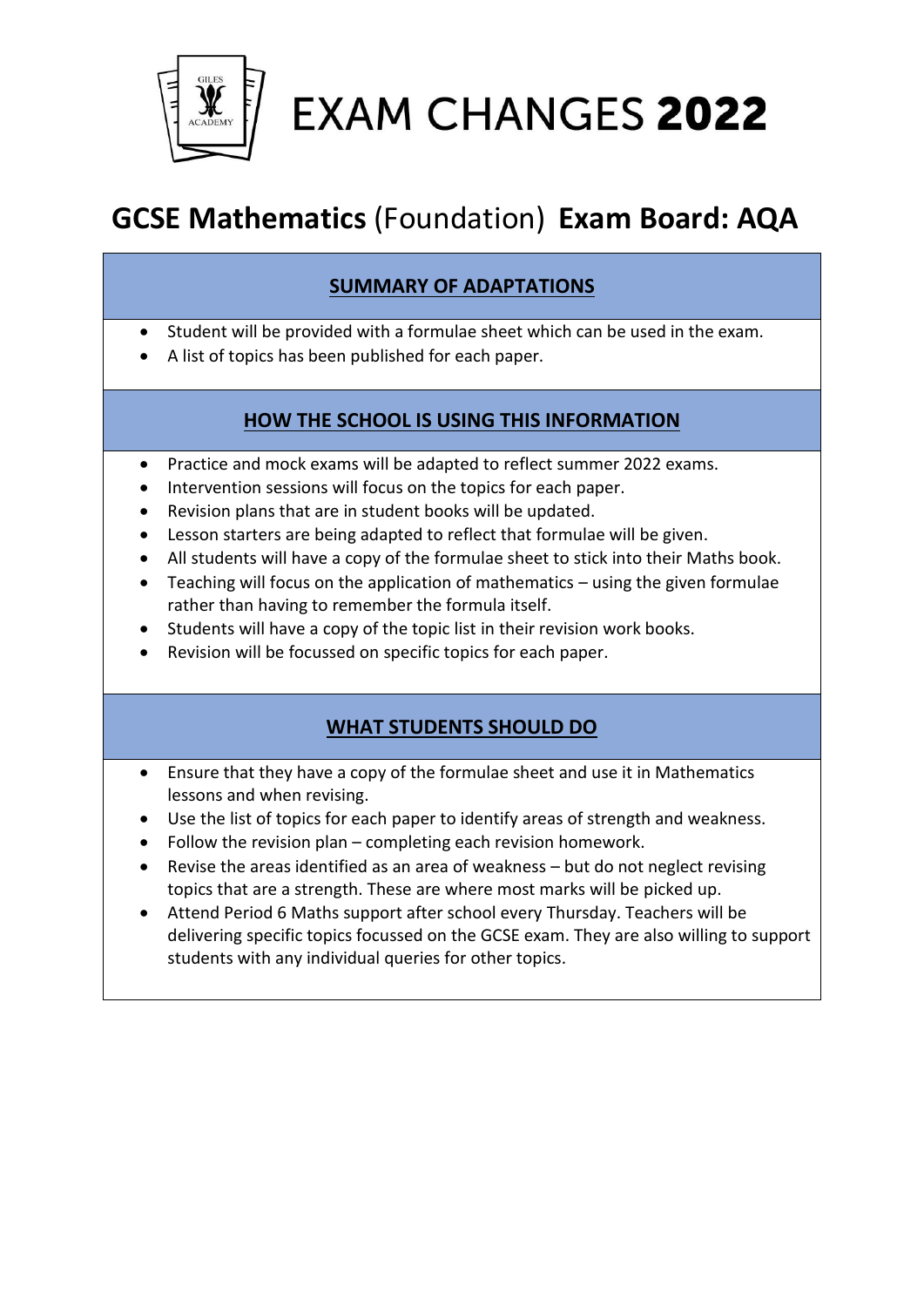# **GCSE MATHEMATICS FOUNDATION TIER**

**Formulae Sheet** 

### Perimeter, area and volume

Where  $a$  and  $b$  are the lengths of the parallel sides and  $h$  is their perpendicular separation:

Area of a trapezium =  $\frac{1}{2}(a + b)h$ 

Volume of a prism = area of cross section  $\times$  length

Where  $r$  is the radius and  $d$  is the diameter:

Circumference of a circle =  $2\pi r = \pi d$ 

Area of a circle =  $\pi r^2$ 

### **Pythagoras' Theorem and Trigonometry**



In any right-angled triangle where  $a, b$  and  $c$  are the length of the sides and  $c$  is the hypotenuse:

 $a^2 + b^2 = c^2$ 

In any right-angled triangle  $ABC$  where  $a, b$  and  $c$ are the length of the sides and  $c$  is the hypotenuse:

$$
\sin A = \frac{a}{c} \qquad \cos A = \frac{b}{c} \qquad \tan A = \frac{a}{b}
$$

### **Compound Interest**

Where  $P$  is the principal amount,  $r$  is the interest rate over a given period and  $n$  is number of times that the interest is compounded:

Total accrued = 
$$
P\left(1 + \frac{r}{100}\right)^n
$$

### **Probability**

Where  $P(A)$  is the probability of outcome  $A$  and  $P(B)$  is the probability of outcome  $B$ :

$$
P(A \text{ or } B) = P(A) + P(B) - P(A \text{ and } B)
$$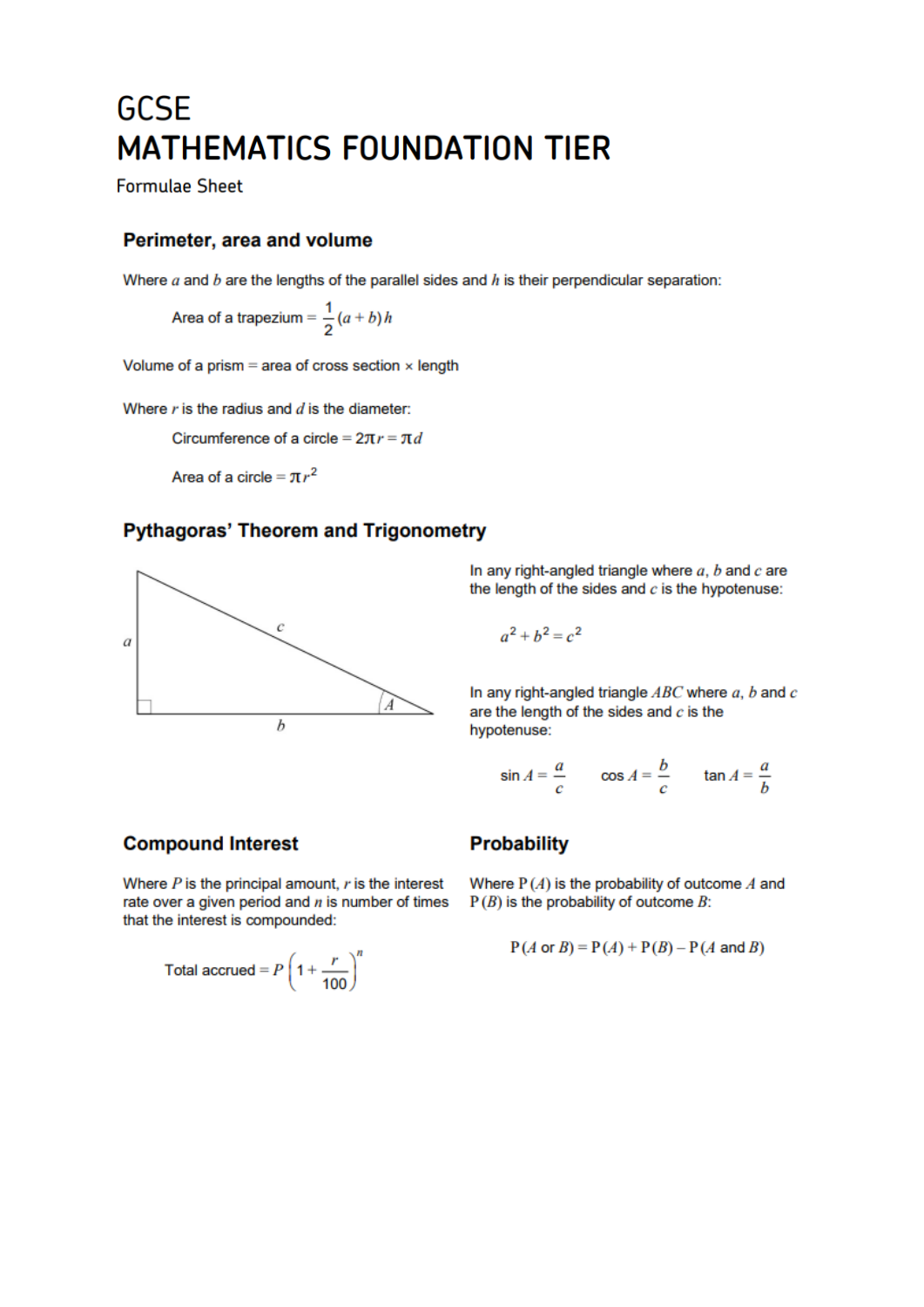| <b>MATHEMATICS FOUNDATION PAPER 1 - TOPIC LIST</b> |                              |  |
|----------------------------------------------------|------------------------------|--|
| <b>Topic</b>                                       | <b>Detail</b>                |  |
| <b>Number</b>                                      |                              |  |
| Arithmetic                                         | Four operations              |  |
|                                                    | <b>Negative Number</b>       |  |
|                                                    | <b>Order of Operations</b>   |  |
|                                                    | Estimation                   |  |
| Fractions                                          | Arithmetic                   |  |
|                                                    | Fraction of a number         |  |
| Indices                                            | Laws of Indices              |  |
| <b>Standard Form</b>                               | Conversion                   |  |
|                                                    | Calculation                  |  |
| Other                                              | Inequality notation          |  |
|                                                    | <b>Systematic listing</b>    |  |
|                                                    | Algebra                      |  |
| Equations                                          | Linear                       |  |
| Graphs                                             | Recognise                    |  |
|                                                    | Plot                         |  |
|                                                    | Linear graph                 |  |
|                                                    | Intersection of lines        |  |
|                                                    | Interpret                    |  |
| Reasoning                                          | Formula                      |  |
| Sequences                                          | Sequence rule to find a term |  |
|                                                    | <b>Ratio</b>                 |  |
| Conversions                                        | Lengths                      |  |
| Percentage                                         | Percentage of an amount      |  |
|                                                    | Amount as a percentage       |  |
| Fraction                                           | Fraction less than 1         |  |
| Ratio                                              | Simplest form                |  |
|                                                    | Ratio to fraction            |  |
| Applications                                       | Cost problem                 |  |
|                                                    | Density                      |  |
| <b>Geometry &amp; Measures</b>                     |                              |  |
| <b>Shapes</b>                                      | Naming circle part           |  |
|                                                    | Types of triangle            |  |
|                                                    | Translation                  |  |
| Area and Volume                                    | Perimeter                    |  |
|                                                    | Sector of circle             |  |
| Angles                                             | In triangles                 |  |
| Constructions                                      | Region                       |  |
| <b>Statistics</b>                                  |                              |  |
| Two-way table                                      |                              |  |
| Averages problems                                  |                              |  |
| Outlier                                            |                              |  |
| <b>Probability</b>                                 |                              |  |
| Problem                                            |                              |  |
| Venn Diagram                                       |                              |  |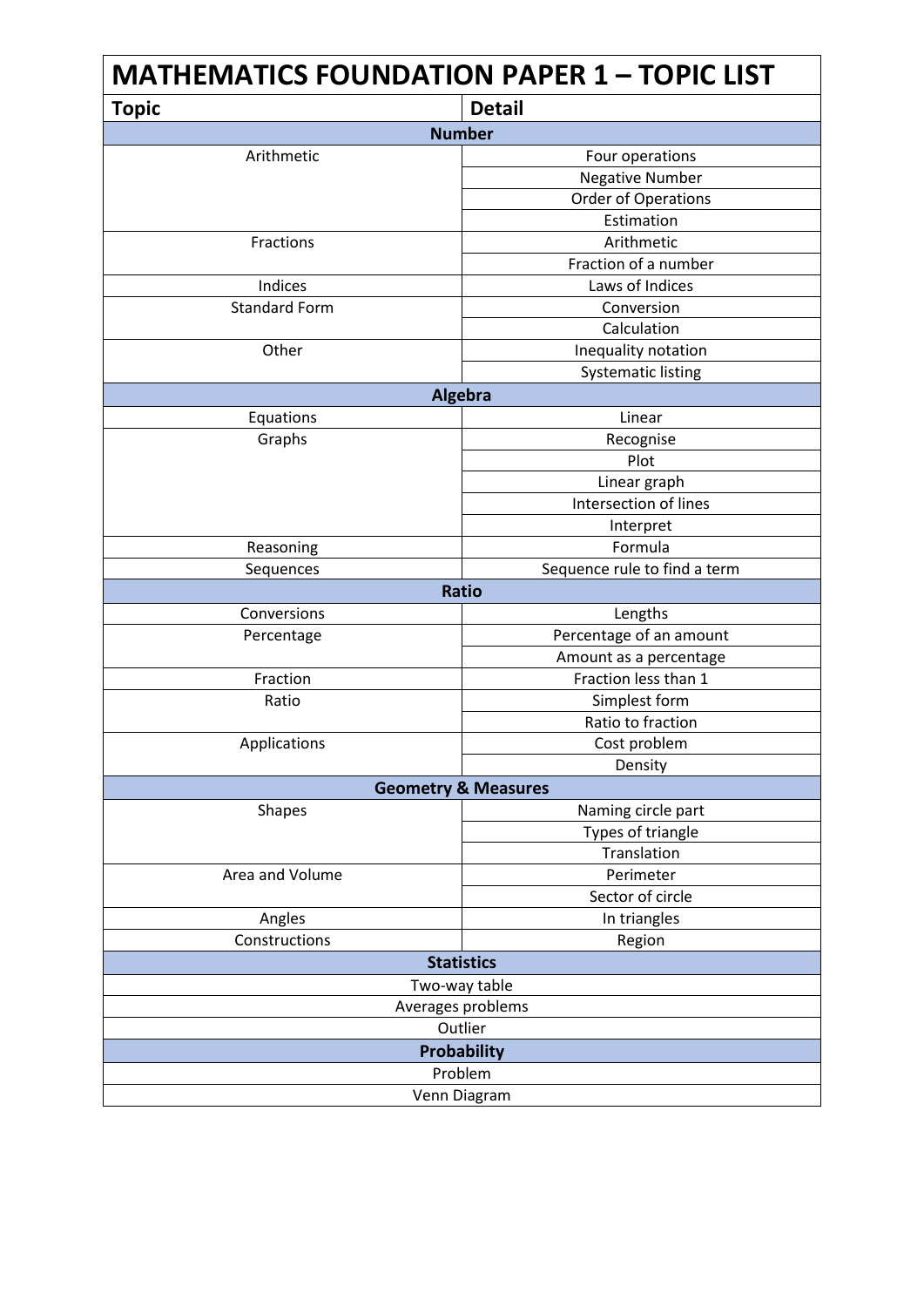| <b>MATHEMATICS FOUNDATION PAPER 2 - TOPIC LIST</b> |                                   |  |
|----------------------------------------------------|-----------------------------------|--|
| <b>Topic</b>                                       | <b>Detail</b>                     |  |
| <b>Number</b>                                      |                                   |  |
| Arithmetic                                         | Order of operations               |  |
| Fractions                                          | Fraction of a number              |  |
|                                                    | Improper fraction                 |  |
|                                                    | Fraction to decimal               |  |
| Properties                                         | Number line decimal               |  |
|                                                    | Number problem                    |  |
|                                                    | Prime number                      |  |
|                                                    | Cube number                       |  |
|                                                    | Decimal place                     |  |
| Other                                              | Inequality notation               |  |
| Algebra                                            |                                   |  |
| Equations                                          | Linear                            |  |
| Manipulation                                       | <b>Equivalent expressions</b>     |  |
|                                                    | Terms                             |  |
|                                                    | Multiply out                      |  |
|                                                    | Factorisation                     |  |
| Graphs                                             | Coordinates                       |  |
|                                                    | Midpoint                          |  |
|                                                    | Point on a line                   |  |
|                                                    | Intercept of a line               |  |
|                                                    | Gradient of a line                |  |
|                                                    | Equation of a line                |  |
|                                                    | <b>Ratio</b>                      |  |
| Conversions                                        | Time                              |  |
| Percentage                                         | Ratio and percentage              |  |
|                                                    | Percentage increase               |  |
|                                                    | Percentage decrease               |  |
| Ratio                                              | $n:1$ form                        |  |
| Applications                                       | Proportion problem                |  |
|                                                    | Scale diagram                     |  |
|                                                    | Better value                      |  |
|                                                    | Ratio to percentage               |  |
|                                                    | Equation to percentage            |  |
|                                                    | Rate of output                    |  |
| <b>Geometry &amp; Measures</b>                     |                                   |  |
| Shapes                                             | Draw shape                        |  |
|                                                    | Quadrilateral                     |  |
|                                                    | Parallelogram<br>Part of a circle |  |
|                                                    |                                   |  |
|                                                    | Pythagoras                        |  |
| <b>Measures</b>                                    | Time problem                      |  |
| Area and Volume                                    | Compound shape                    |  |
| <b>Statistics</b>                                  |                                   |  |
| Pie chart                                          |                                   |  |
| Range<br>Mean                                      |                                   |  |
| <b>Probability</b>                                 |                                   |  |
| Relative frequency                                 |                                   |  |
| <b>Expected value</b>                              |                                   |  |
|                                                    |                                   |  |
| Tree Diagram                                       |                                   |  |